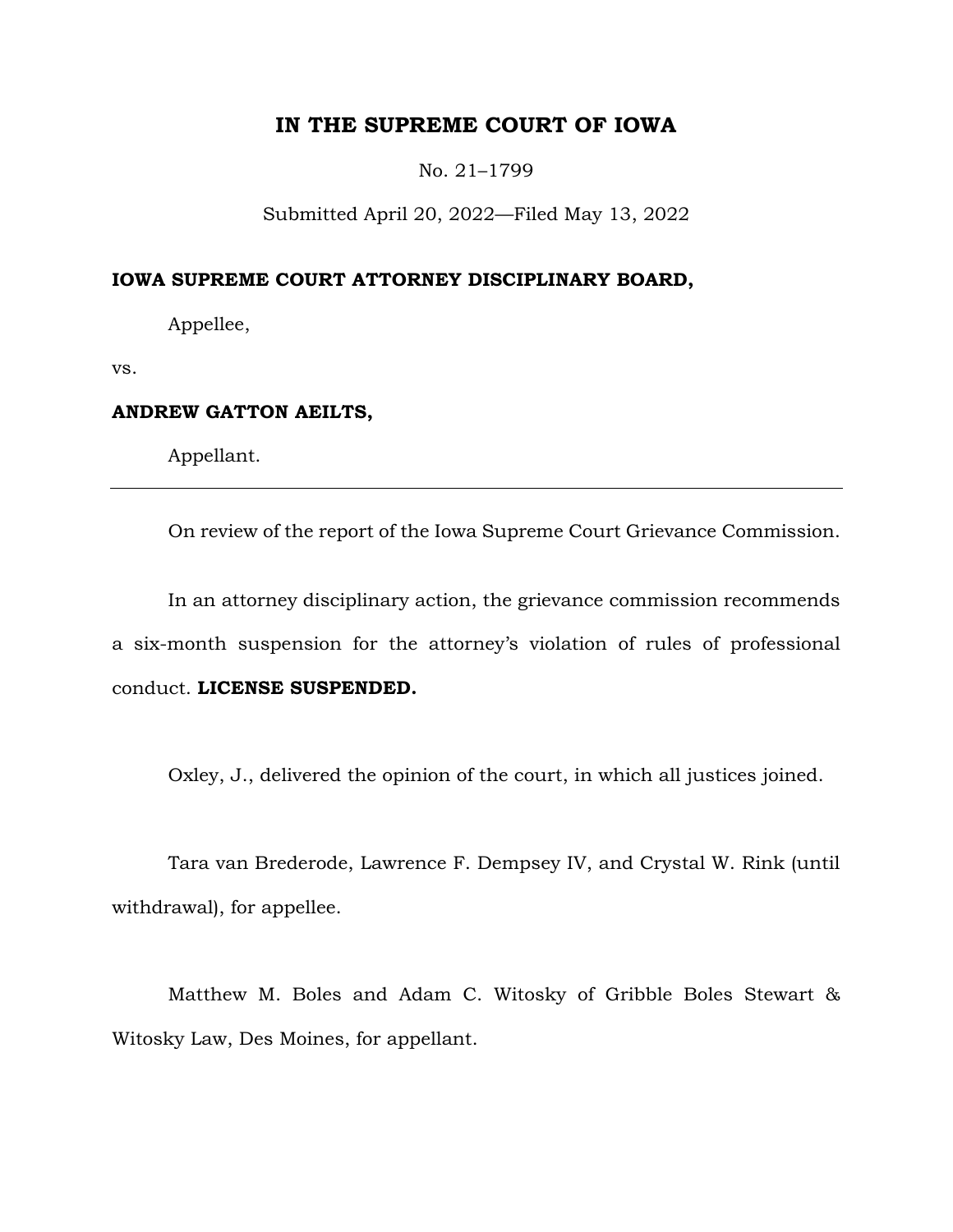### **OXLEY, Justice.**

Honesty is the hallmark of the legal profession. It should go without saying that misrepresenting facts to a court and to law enforcement violates the rules of professional conduct Iowa attorneys take an oath to uphold. Attorney Andrew Aeilts appears before us after: receiving an OWI, falsely reporting a crime, and misrepresenting his professional experience during allocution to the court sentencing him on the resulting malicious prosecution charge in an effort to excuse his conduct. The Iowa Supreme Court Grievance Commission recommends we suspend Aeilts's license for six months for his violations of Iowa Rules of Professional Conduct 32:8.4(b), 32:8.4(c), and 32:8.4(d). Upon our de novo review of the record, we suspend Aeilts's license for six months.

### **I. Background Facts and Proceedings.**

Andrew Aeilts was admitted to practice law in Iowa in 2015. He maintains a private law practice with his wife in Pella, Iowa.

The conduct bringing Aeilts to the Board's attention began on August 21, 2018, when Randy Cornelison, the father of one of Aeilts's clients, called Aeilts to complain about the lack of progress on his son's custody case and to get his son's retainer back. During the phone call, Cornelison told Aeilts he was going to file an ethics complaint against him. Later that day, Aeilts told Pella Police Officer Tim Donelson that Cornelison threatened to physically assault him during the telephone call. Aeilts requested that harassment charges be brought against Cornelison and sought a no-contact order. Donelson asked Aeilts if he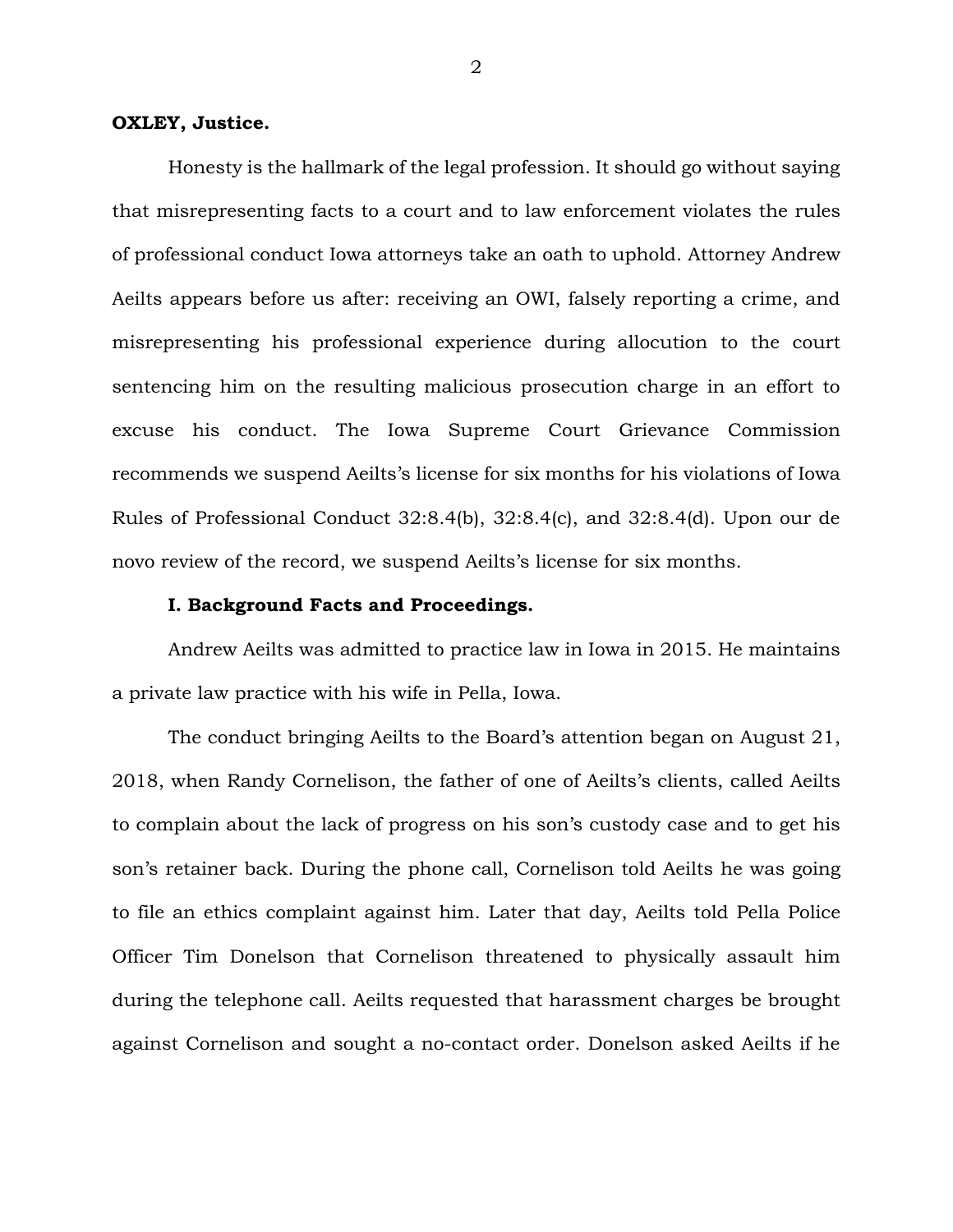had a recording of the conversation. Aeilts replied he did not but that he was not afraid to testify and informed Donelson that Cornelison had a criminal history.

Donelson contacted Cornelison during his investigation. Cornelison denied making any threats against Aeilts and provided a recording of the conversation as proof. At no point during the three-minute-and-thirty-twosecond audio recording did Cornelison make any threats that he was going to physically assault or harm Aeilts. On October 1, Aeilts was charged with Malicious Prosecution in violation of Iowa Code section 720.6 and with False Report of an Indictable Offense to a Public Entity in violation of Iowa Code section 718.6(1) for his conduct related to pressing harassment charges against Cornelison.

The second incident giving rise to the Board's complaint against Aeilts occurred less than a month later on September 16, when Aeilts drove while intoxicated. Around 3:40 a.m., Aeilts drove his vehicle off of the roadway, through a cornfield causing damage to the field and to his vehicle, and then drove approximately six miles with a damaged windshield before being stopped by law enforcement. Aeilts was arrested by the Marion County Sheriff's Office for Operating While Under the Influence First Offense in violation of Iowa Code section 321J.2(2)(*a*). The Marion County Sheriff's Office also cited Aeilts for Failure to Maintain Control in violation of Iowa Code section 321.288(1).

Prior to being booked into the Marion County jail, Aeilts sent Assistant Marion County Attorney Mathias Robinson two text messages at 5:28 a.m. that read: "Need help" and "911." Aeilts knew Robinson socially and occasionally

3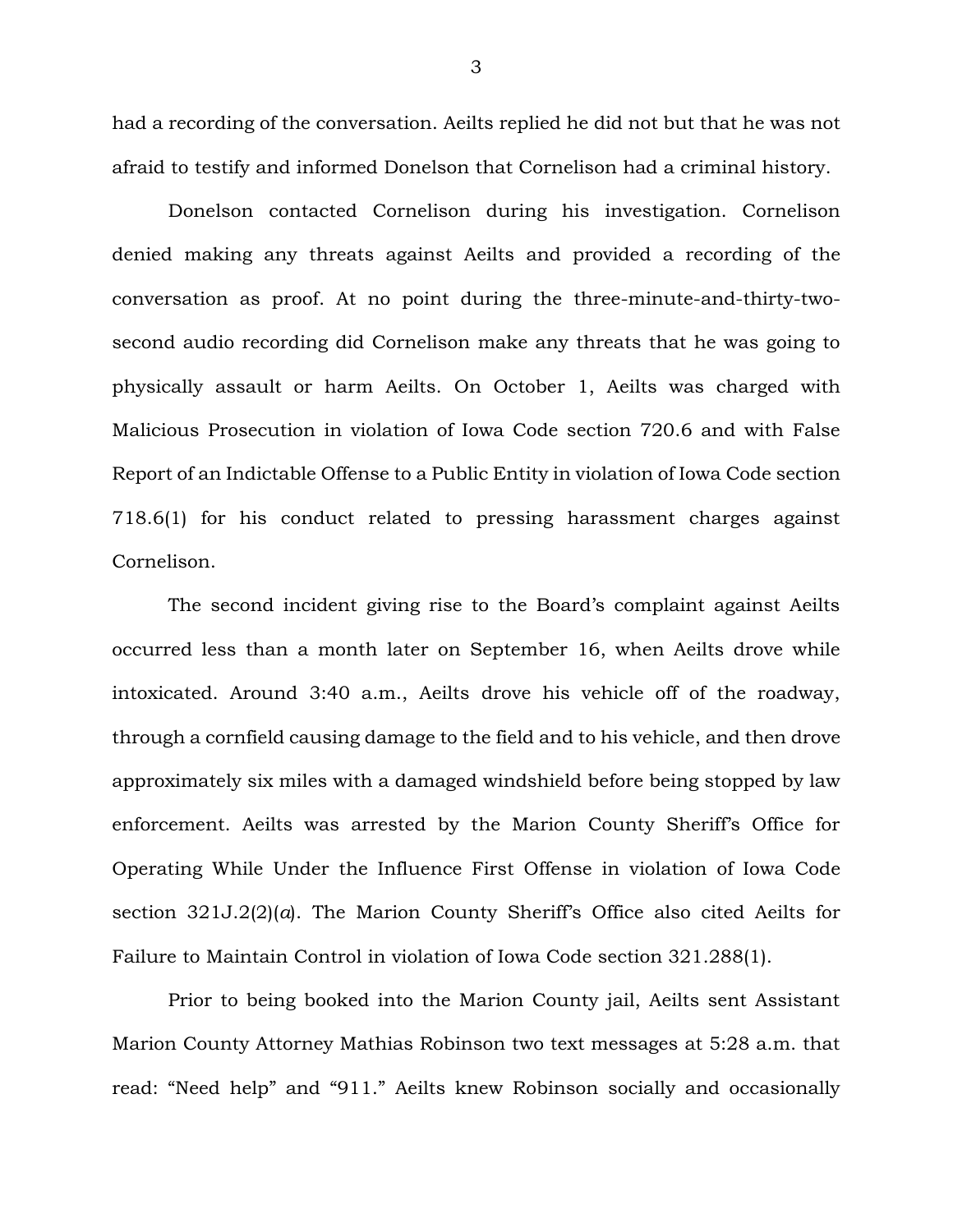communicated with him by text message regarding cases. Less than an hour later, Aeilts blew a .122 on a breathalyzer. Later in the day, Robinson responded to Aeilts's texts asking, "What's up?" Aeilts responded with two more text messages: "Made a mistake that'll be coming across your desk. Hopeful we can work something out," and "And hopeful we can do so quickly and quietly if possible."

Aeilts pleaded guilty to the Operating While Intoxicated Charge on June 13, 2019, and the court granted a deferred judgment on July 26. The court placed Aeilts on supervised probation for one year, imposed a civil penalty, and required Aeilts to complete fifteen hours of unpaid community service.

Aeilts ultimately tendered an *Alford*<sup>1</sup> plea to the Malicious Prosecution charge in exchange for dismissal of the False Reporting charge. At his sentencing hearing on February 18, 2020, Aeilts stated during his allocution to the court:

I would like for the record's sake to clarify a misrepresentation that was made about my history. At the time of the facts giving rise to this case, I was not a criminal defense attorney. I had handled maybe two or three OWIs. I had never handled anything else. I was not a criminal defense attorney. I didn't know the elements of harassment. . . .

. . . .

 $\overline{a}$ 

I did not know -- I was not a criminal attorney -- that to get a no-contact order from law enforcement it required criminal charges. As my professional statement, I did not know that to be true. I had never handled a harassment charge. I had never handled so much as a simple assault.

<sup>1</sup>*North Carolina v. Alford*, 400 U.S. 25 (1970).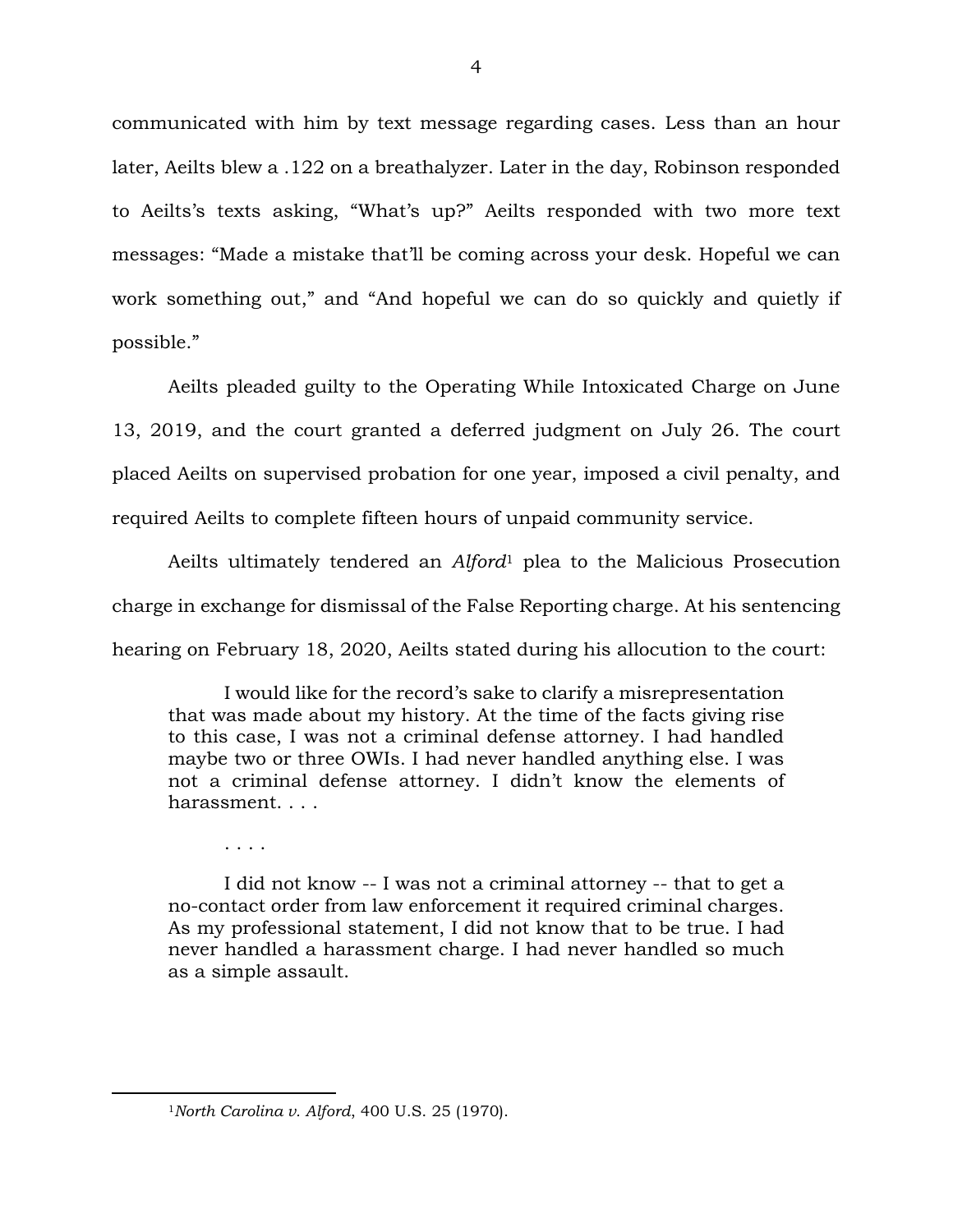In reality, Aeilts had represented clients in at least twenty-two criminal matters on charges that included OWI, trespass, assault, disorderly conduct, two different harassment charges, burglary, neglect of a dependent person, child endangerment, and drug possession. Ten were misdemeanor OWIs; two were felonies. The court sentenced Aeilts to three days in the Wayne County Jail and a \$315 fine on the Malicious Prosecution charge.

On April 27, 2021, the Board filed an ethics complaint against Aeilts alleging that Aeilts violated the following Rules of Professional Conduct: rule 32:8.4(b), based on Aeilts's criminal convictions for malicious prosecution and OWI; rule 32:8.4(c), based on Aeilts's misrepresentations to Officer Donelson concerning Cornelison's threats of physical violence and his separate misrepresentations about his professional experience during his sentencing allocution; and rule 32:8.4(d), based on Aeilts's misrepresentations that subjected Cornelison to criminal charges and his text messages to Robinson, the Assistant Marion County Attorney, related to his OWI charges.

The parties waived a formal hearing and submitted the matter on the basis of a Partial Stipulation. The parties agreed that Aeilts violated rule 32:8.4(b) and rule 32:8.4(d) with respect to the Malicious Prosecution charge, but Aeilts argued his actions did not violate rule 32:8.4(c) and his texts to Robinson did not violate rule 32:8.4(d). The commission concluded that Aeilts violated all the rules alleged by the Board but agreed with Aeilts that he did not violate rule 32:8.4(d) when he texted the assistant county attorney. The commission recommended Aeilts's license to practice law be suspended for six months. Aeilts appealed.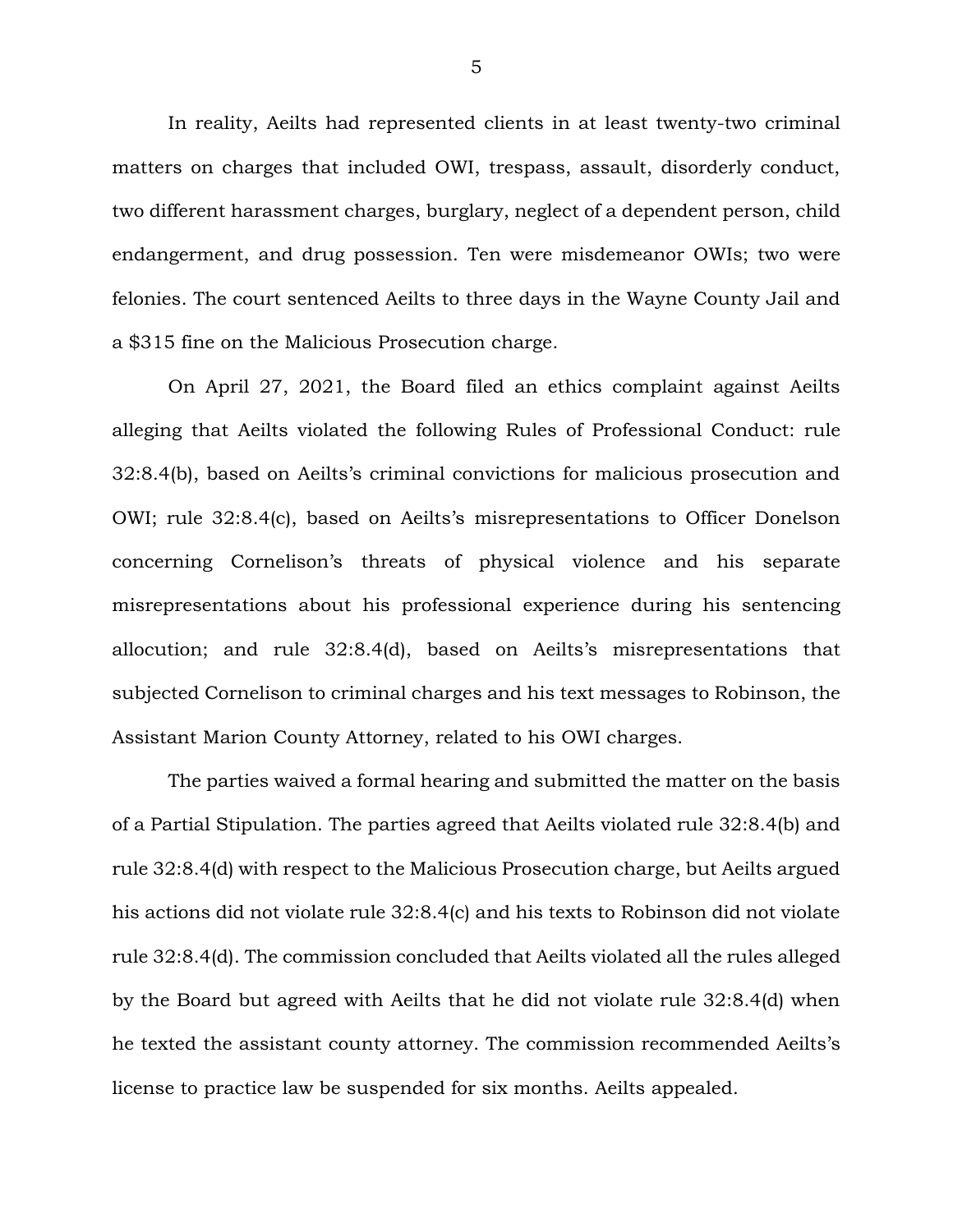### **II. Standard of Review.**

We review the alleged violations and evidence de novo to ensure that the Board has proven each allegation of misconduct by a convincing preponderance of the evidence. *Iowa Sup. Ct. Att'y Disciplinary Bd. v. Willey*, 965 N.W.2d 599, 605 (Iowa 2021). The convincing preponderance of the evidence standard is "less demanding than proof beyond a reasonable doubt, but requires a greater showing than the preponderance of the evidence." *Iowa Sup. Ct. Att'y Disciplinary Bd. v. Adams*, 809 N.W.2d 543, 545 (Iowa 2012).

### **III. Ethical Violations.**

Aeilts's appeal centers on whether he violated rule 32:8.4(c) by misrepresenting facts to Officer Donelson and misrepresenting his experience to the sentencing court. However, because we review attorney disciplinary matters de novo, we address each alleged violation. After conducting our review, we agree with the Board and the commission that Aeilts violated all of the alleged rules.

**A. Iowa Rule of Professional Conduct 32:8.4(b).** Rule 32:8.4(b) prohibits a lawyer from "commit[ing] a criminal act that reflects adversely on the lawyer's honesty, trustworthiness, or fitness as a lawyer in other respects." Iowa R. Prof'l Conduct 32:8.4(b). When assessing whether a lawyer has violated rule 32:8.4(b), we consider "[t]he nature and circumstances of the act . . . to determine if the commission of the criminal act reflects adversely on the attorney's fitness to practice law." *Iowa Sup. Ct. Att'y Disciplinary Bd. v. Schmidt*, 796 N.W.2d 33, 40 (Iowa 2011) (omission and alteration in original) (quoting *Iowa Sup. Ct. Att'y Disciplinary Bd. v. Templeton*, 784 N.W.2d 761, 767 (Iowa 2010)). "One's fitness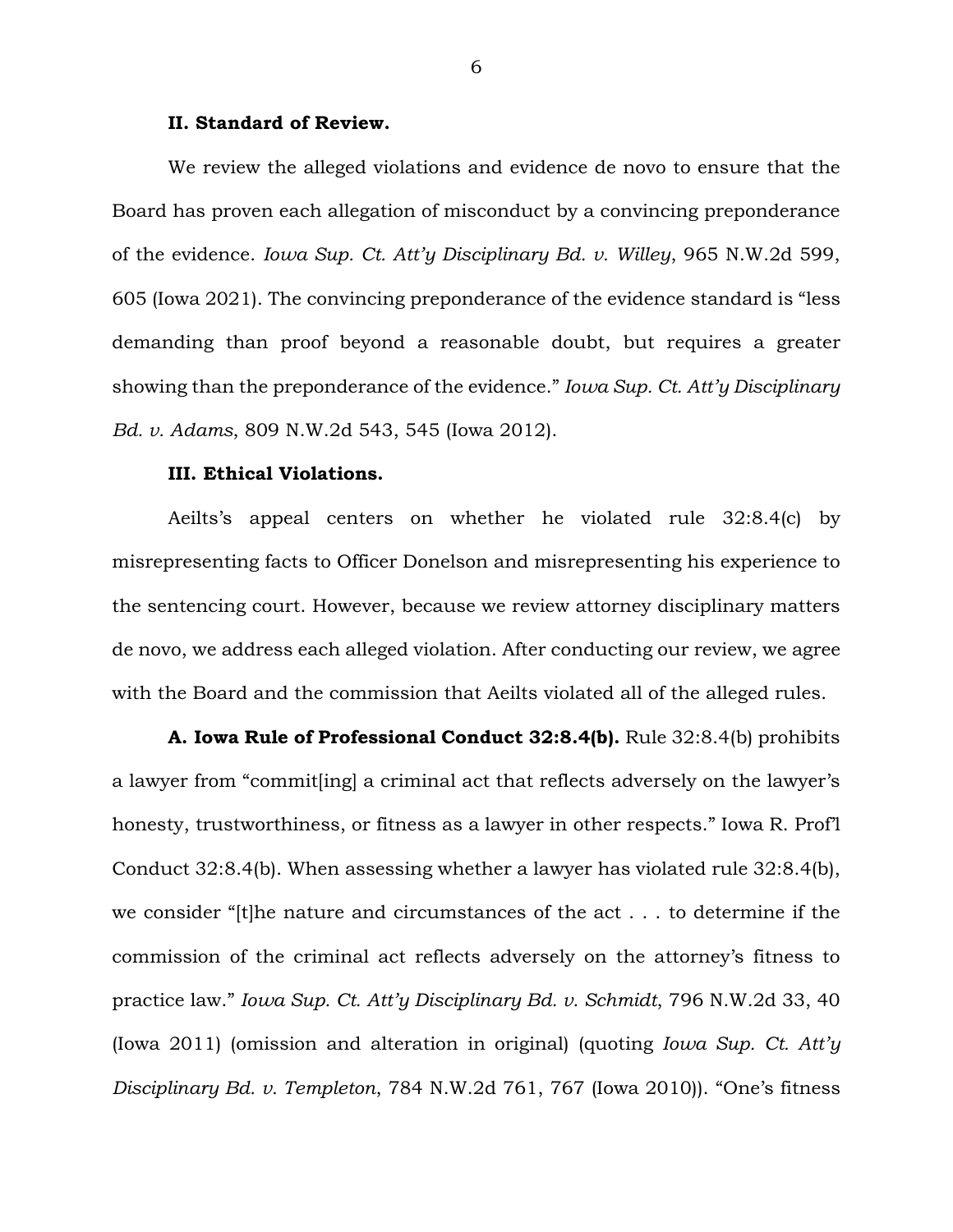to practice law . . . is determined by more than one's competency in legal matters. It includes one's [moral] character and one's suitability to act as an officer of the court." *Id.* (omission in original) (quoting *Iowa Sup. Ct. Bd. of Prof'l Ethics & Conduct v. Mulford*, 625 N.W.2d 672, 683 (Iowa 2001) (en banc)). The following considerations factor into our determination of whether there was a rule 32:8.4(b) violation:

the lawyer's mental state; the extent to which the act demonstrates disrespect for the law or law enforcement; the presence or absence of a victim; the extent of actual or potential injury to a victim; and the presence or absence of a pattern of criminal conduct.

### *Id.* (quoting *Templeton*, 784 N.W.2d at 767).

Aeilts's conduct easily meets this standard. Aeilts drove his car through a cornfield, damaging his vehicle and the field, and placed other drivers at risk of injury when he then drove another six miles before being stopped. He was clearly intoxicated during the incident as he later blew a .122. *See Iowa Sup. Ct. Att'y Disciplinary Bd. v. Cannon*, 821 N.W.2d 873, 878 (Iowa 2012) (concluding attorney violated rule 32:8.4(b) based on conviction for OWI, first offense, where he damaged the parking lot of a grocery store and operated "a motor vehicle while intoxicated 'creat[ing] . . . grave risk of potential injury' to others" (omission in original) (quoting *Iowa Sup. Ct. Att'y Disciplinary Bd. v. Weaver*, 812 N.W.2d 4, 11 (Iowa 2012))). Aeilts also falsely subjected Cornelison to criminal charges for harassment based on his misrepresentations to Officer Donelson—charges Cornelison was able to avoid only because he had an audio recording of the phone call. Aeilts's malicious attempt to send Cornelison to jail in an effort to prevent him from filing an ethics complaint against Aeilts displays his lack of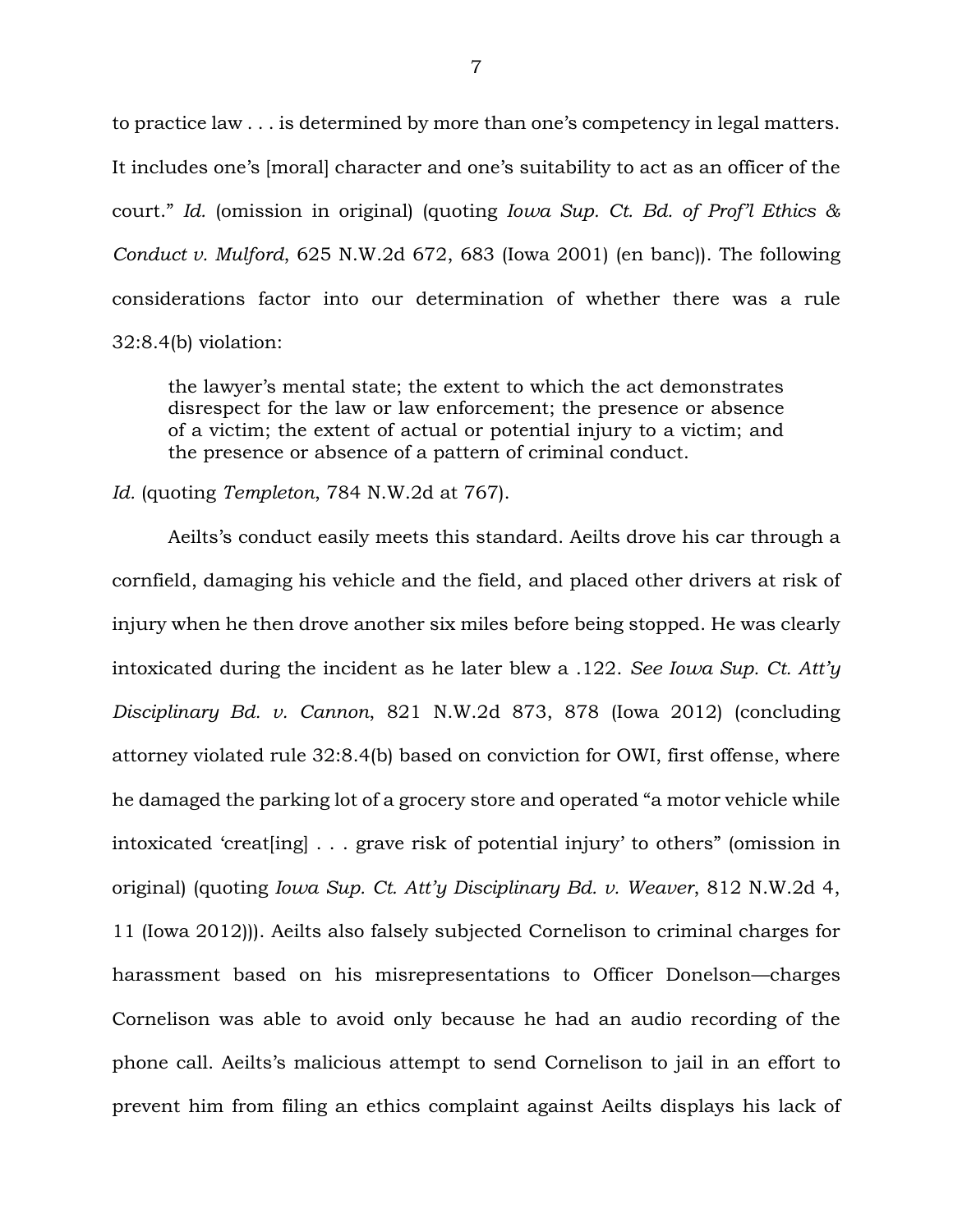honesty and reflects adversely on his fitness as a lawyer. His actions reveal a disrespect for the law and law enforcement. We conclude Aeilts violated rule 32:8.4(b).

**B. Iowa Rule of Professional Conduct 32:8.4(c).** Rule 32:8.4(c) bars a lawyer from "engag[ing] in conduct involving dishonesty, fraud, deceit, or misrepresentation." Iowa R. Prof'l Conduct 32:8.4(c). A lawyer may violate rule 32:8.4(c) when he fails to disclose a material fact*. Iowa Sup. Ct. Att'y Disciplinary Bd. v. Haskovek*, 869 N.W.2d 554, 560 (Iowa 2015). The Board must prove the lawyer "acted with 'some level of scienter' rather than mere negligence." *Iowa Sup. Ct. Att'y Disciplinary Bd. v. Beauvais*, 948 N.W.2d 505, 515 (Iowa 2020) (quoting *Iowa Sup. Ct. Att'y Disciplinary Bd. v. Meyer*, 944 N.W.2d 61, 69 (Iowa 2020)). "An attorney's 'casual, reckless disregard for the truth' also establishes sufficient scienter to support a violation of the rule." *Iowa Sup. Ct. Att'y Disciplinary Bd. v. Marzen*, 949 N.W.2d 229, 239 (Iowa 2020) (quoting *Iowa Sup. Ct. Att'y Disciplinary Bd. v. Muhammad*, 935 N.W.2d 24, 38 (Iowa 2019)). When determining whether a lawyer violated rule 43:8.4(c), we focus on "whether the effect of the lawyer's conduct is to mislead rather than to inform." *Haskovek*, 869 N.W.2d at 560.

We turn first to Aeilts's misrepresentations during his allocution. We reject Aeilts's arguments that his misrepresentations to the court were not knowing or intentional but due to his negligence and incompetence. Aeilts made several misrepresentations during his allocution on February 18, 2020: he told the court that he was not a criminal defense attorney, he had only handled two or three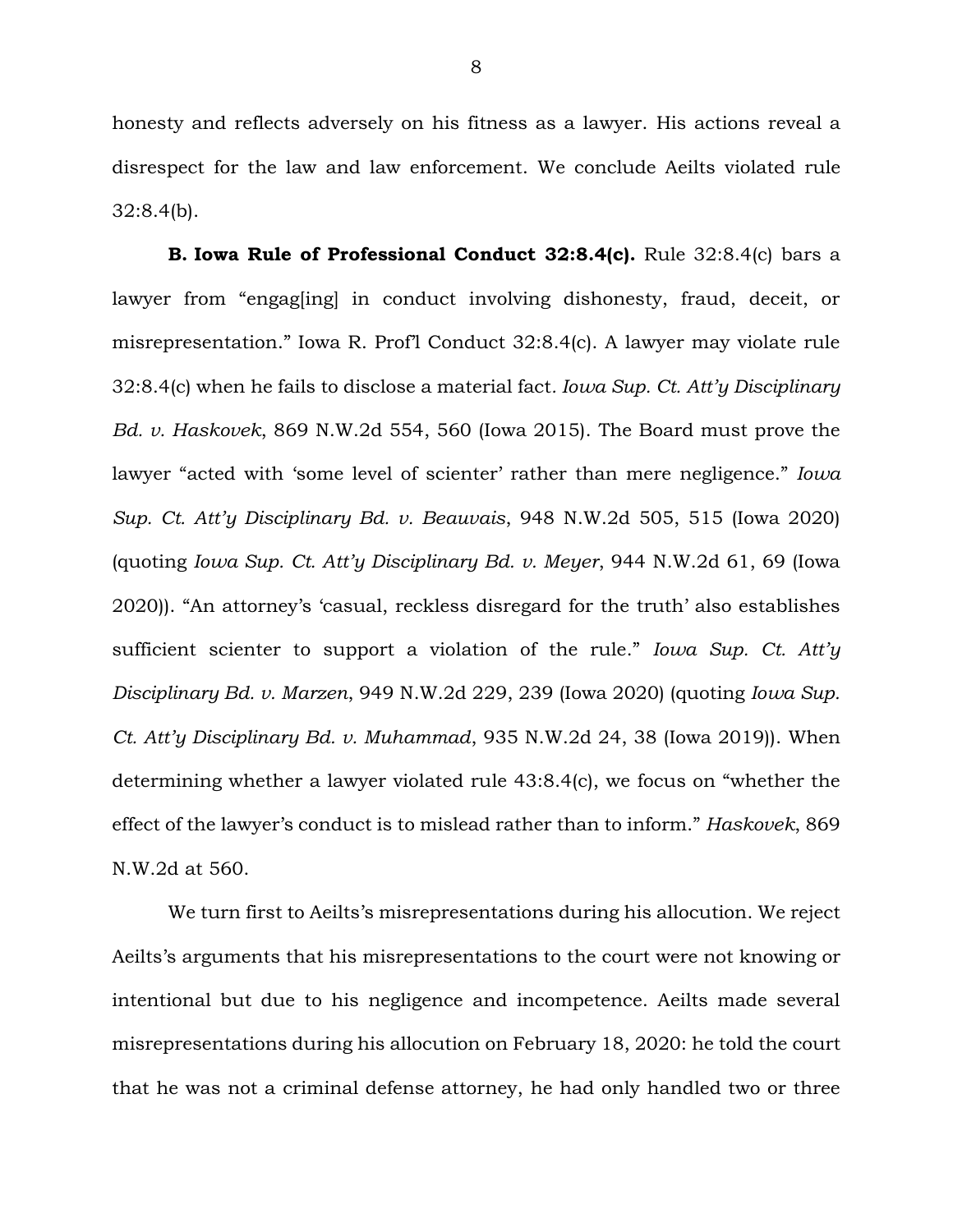OWI cases, he had never handled any other criminal cases, he did not know the elements of harassment, he had never handled a harassment case, and he had never handled an assault case. All of these representations to the court were false. Aeilts had represented clients in at least twenty-two criminal cases beginning in 2015, rather than just two or three OWIs as he stated. Ten of the cases were OWIs, and he represented other clients in a range of charges from criminal trespass to drug possession. Although he said he had never even handled a simple assault, he had actually represented clients for assault in two separate criminal cases. Finally, he certainly should have known the elements of harassment after representing two clients against harassment charges another misrepresentation since he told the court that he had "never handled a harassment charge." Aeilts's dishonest statements misled the court about his prior criminal work experience.

Aeilts maintains that he did not intentionally make false statements to the court, relying on *Iowa Supreme Court Attorney Disciplinary Board v. Sobel*, 779 N.W.2d 782 (Iowa 2010). In *Sobel*, an attorney inaccurately testified at a postconviction hearing about whether two of his clients were present at a sentencing hearing, which took place two years prior to his testimony. *Id.* at 783– 85. Recognizing the potential for someone to not have perfect recollection of an event, we remarked that "the inability of a person to accurately recall an event does not necessarily lead to the conclusion that the person's inaccurate recollection is an expression of dishonesty or deceit." *Id.* at 787–88. Inaccurately recalling a client's presence at a hearing two years prior is a far cry from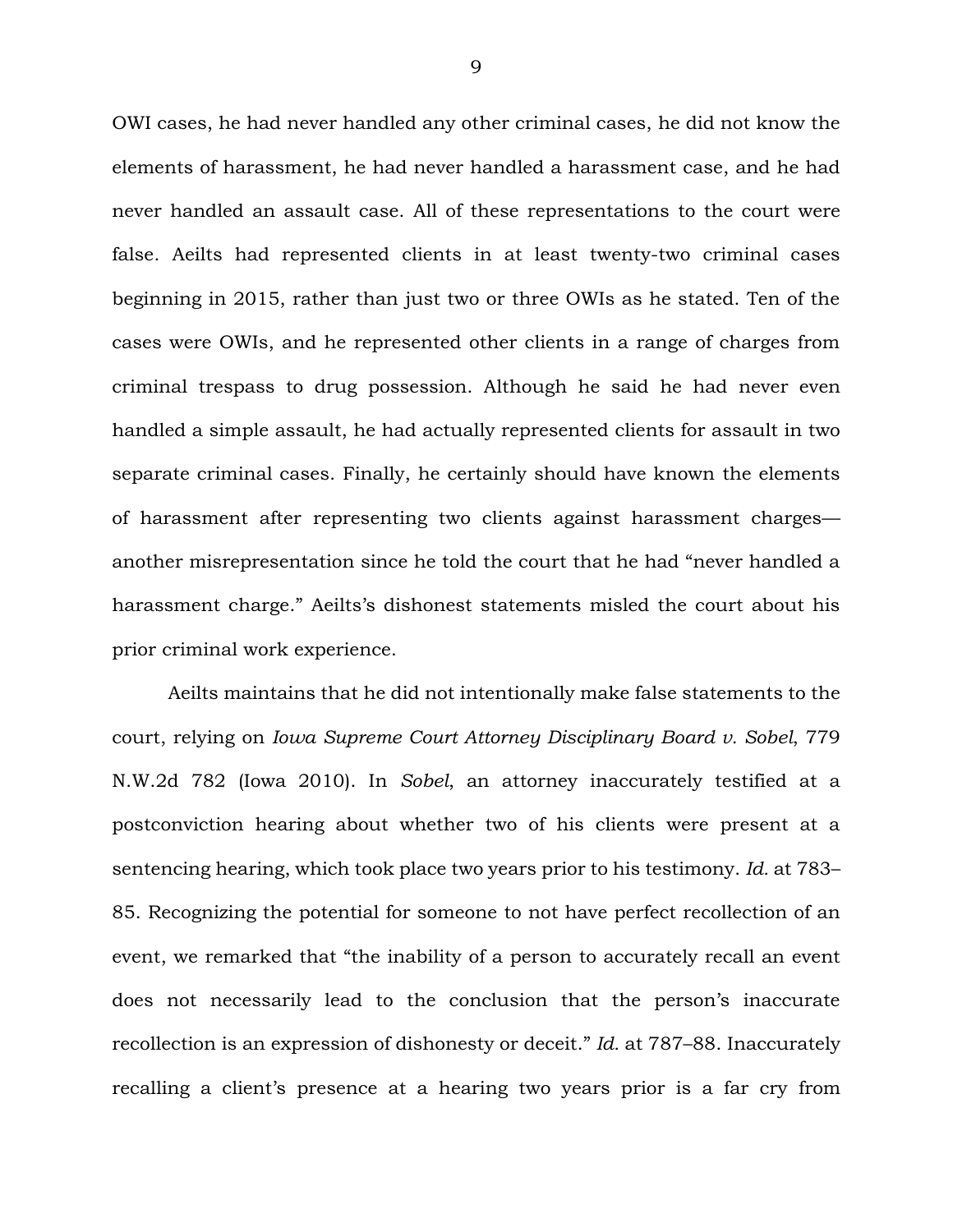inaccurately recalling one's own experience and the types of cases worked on. At the time of his allocution, Aeilts had only been practicing for five years. We reject his insistence that his statements to the court that he "was not a criminal attorney" and "had handled maybe two or three OWIs" were inaccurate "off-thecuff" statements made in the heat of the moment when he was under stress in response to the prosecution's request for a heavier sentence. First, Aeilts's allocution statements were not off-the-cuff nervous chatter but were made, in his words, specifically to "clarify a misrepresentation that was made about [his] history." Second, we are particularly troubled by Aeilts's attempt to minimize his experience to look more favorable to the sentencing judge. Even when, or more pointedly especially when, an attorney appears before a court as a criminal defendant, we expect him to display the utmost candor.

Nor does *Committee on Professional Ethics & Conduct of The Iowa State Bar Association v. Ramey*, 512 N.W.2d 569 (Iowa 1994) (en banc), help Aeilts's case. In fact, it does the opposite. In *Ramey*, we held that a prosecutor's statement to the district court that he personally checked the serial numbers on the bills he was offering as an exhibit with the serialized list was a misrepresentation in violation of DR 1–102(A)(4), the precursor to rule 32:8.4(c). *Id.* at 572. We stated, "[I]t does not appear that Ramey was attempting to deceive the court. But even if he simply misspoke, it was still a matter constituting misconduct." *Id.* at 571– 72. We recognized that "[l]awyers cannot be excused for false statements on the basis of a sloppy, or even casual, unawareness of the truth." *Id.* at 571. Under *Ramey*, an attorney who misrepresents the truth based on a "sloppy" or "casual"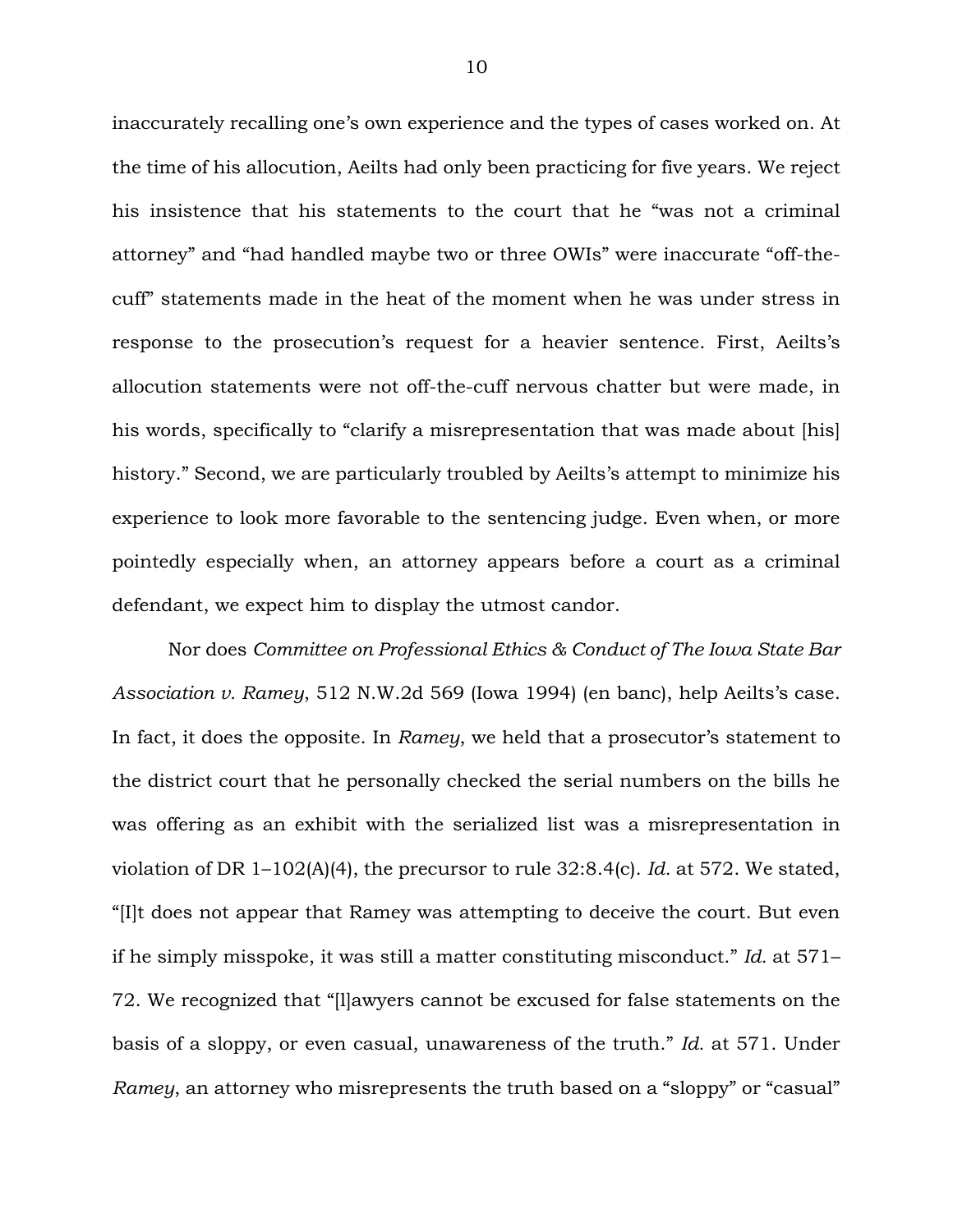unawareness of the truth must still be held accountable. Even if we credited Aeilts's argument that he forgot the details of his practice in the heat of the moment, which we don't, his sloppy or casual misrepresentations during his own sentencing allocution would still violate rule 32:8.4(c) under *Ramey*.

Whether the district court relied on his misrepresentations when imposing his sentence is irrelevant to our analysis. An attorney only need to have made a false statement to a court with the "aim to mislead" to violate the rule, *Iowa Sup. Ct. Att'y Disciplinary Bd. v. Suarez-Quilty*, 912 N.W.2d 150, 158 (Iowa 2018), a fact we think is clear from the record of Aeilts's allocution. We need not decide whether Aeilts intentionally misled the court. Instead, it is enough that Aeilts made the false statements with a "casual, reckless disregard for the truth." *Marzen*, 949 N.W.2d at 239 (quoting *Muhammad*, 935 N.W.2d at 28).

Finally, we reject Aeilts's argument that the Board must have concluded his misrepresentations were unintentional because it did not charge him with violating rule 32:3.3, which requires candor toward a tribunal. Iowa R. Prof'l Conduct 32:3.3. Our decision in *Iowa Supreme Court Attorney Disciplinary Board v. Rhinehart*, 827 N.W.2d 169 (Iowa 2013), defeats Aeilts's position. In *Rhinehart*, we determined that rule 32:3.3 "target[s] only the conduct of an attorney while serving as an advocate representing a client." *Id.* at 176 (recognizing that rule 32:3.3 is found in the "Advocate" section of the rules). While "Rhinehart did not violate rule 32:3.3 because he was not serving as an advocate representing a client in the dissolution proceeding," *id.* at 177, his fraudulent behavior in his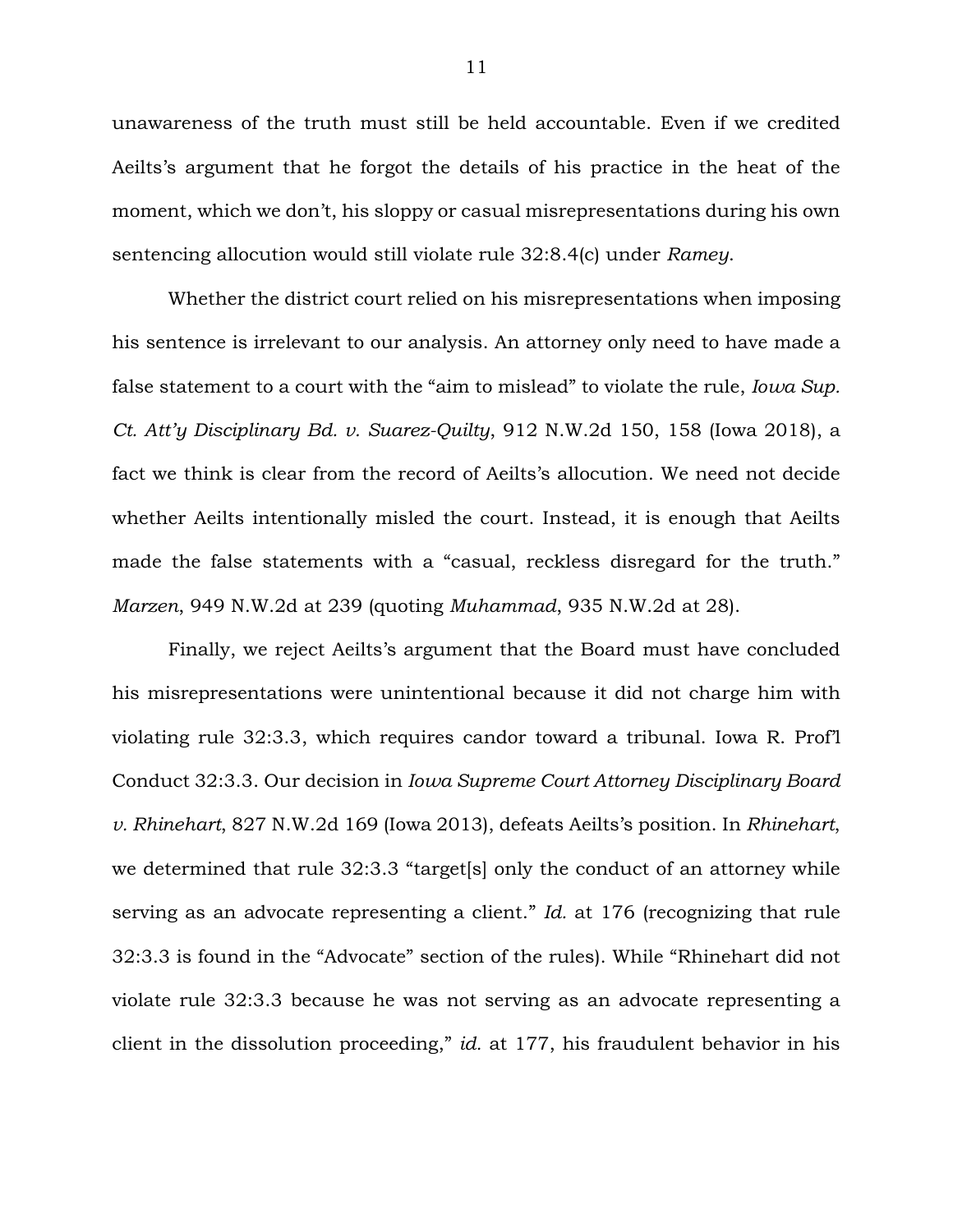own dissolution case did violate rule 32:8.4(c), *id.* at 180. We agree with the commission that Aeilts's conduct during his allocution violated rule 32:8.4(c).

Aeilts also misrepresented material facts to law enforcement when he reported to Officer Donelson that Cornelison threatened to physically assault him, seeking to press criminal charges for harassment and obtain a no-contact order. The recorded conversation revealed that Cornelison made no such threat. We reject Aeilts's attempt to chalk his actions up to inexperience. "[F]or purposes of attorney discipline, offenses against common honesty should be clear even to the youngest lawyers . . . ." *Iowa Sup. Ct. Att'y Disciplinary Bd. v. Stoller*, 879 N.W.2d 199, 212 (Iowa 2016) (quoting 7A C.J.S. *Attorney & Client* § 103, at 24  $(2015)$ .

[T]he law takes account of a lawyer's legal training and experience in assessing his or her state of mind. A lawyer is an adult, a man or woman of the world, not a child. He or she is also better educated than most people, more sophisticated and more sharply sensitized to the legal implications of a situation. The law will make inferences as to a lawyer's knowledge with those considerations in mind.

*Iowa Sup. Ct. Att'y Disciplinary Bd. v. Kozlik*, 943 N.W.2d 589, 597 (Iowa 2020) (quoting *Iowa Sup. Ct. Att'y Disciplinary Bd. v. Barry*, 762 N.W.2d 129, 139 (Iowa 2009)). Aeilts's alleged inexperience provides no excuse for his violation of this rule.

Aeilts's assertions that he did not know alleging a threat of bodily harm was an indictable offense and that he did not intend for Cornelison to be charged with an indictable offense are also without merit. After telling Officer Donelson about Cornelison's alleged threats, he specifically "requested that harassment charges be brought against Cornelison." Whether Aeilts was requesting a simple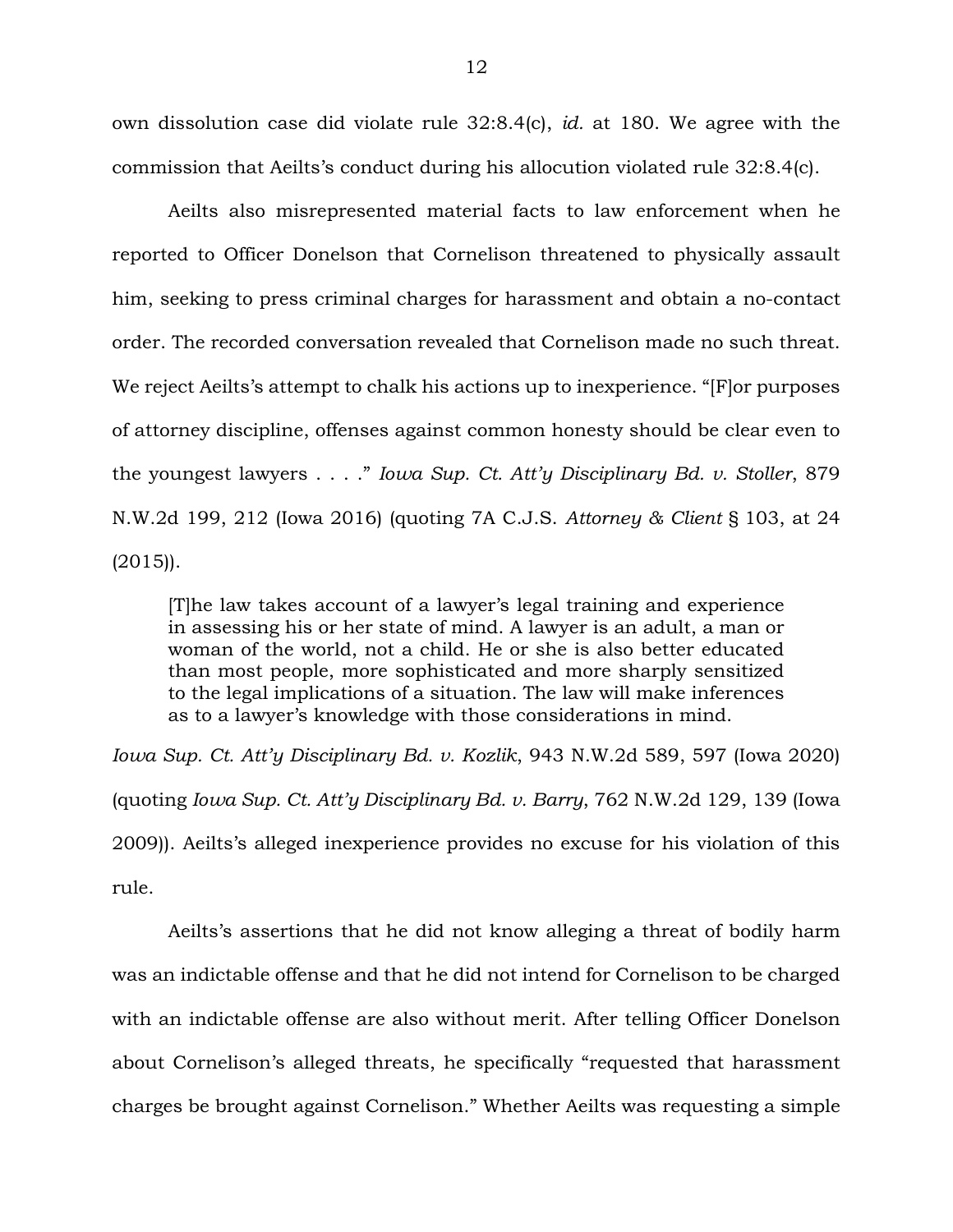misdemeanor harassment charge or an indictable harassment charge, he still made misrepresentations to the police with potentially serious criminal consequences for Cornelison. Aeilts's conduct had the effect to mislead rather than inform and was a violation of rule 32:8.4(c).

### **C. Iowa Rule of Professional Conduct Rule 32:8.4(d).** Under rule

32:8.4(d), "It is professional misconduct for a lawyer to engage in conduct that is prejudicial to the administration of justice." Iowa R. Prof'l Conduct 32:8.4(d).

An attorney's conduct is prejudicial to the administration of justice when it violates the "well-understood norms and conventions of the practice of law" such that it hampers "the efficient and proper operation of the courts or of ancillary systems upon which the courts rely."

*Rhinehart*, 827 N.W.2d at 180 (quoting *Iowa Sup. Ct. Att'y Disciplinary Bd. v. Axt*,

791 N.W.2d 98, 102 (Iowa 2010)). Here, Aeilts sought to have Cornelison prosecuted for harassment, having no reasonable grounds for believing he committed harassment; Aeilts's report caused law enforcement and prosecutorial resources to be diverted in an investigation; and Aeilts's conduct hampered the efficient and proper operation of the ancillary systems upon which the courts rely. We agree that as a result of this conduct, law enforcement and court resources were diverted in an unnecessary investigation of Aeilts's charges against Cornelison. Aeilts's conduct with regard to the Malicious Prosecution conviction violated rule 32:8.4(d).

The parties dispute whether Aeilts's conduct during his arrest for OWI violated rule 32:8.4(d) when he sent text messages to Assistant County Attorney Robinson. Although Aeilts sent Robinson several text messages, Robinson did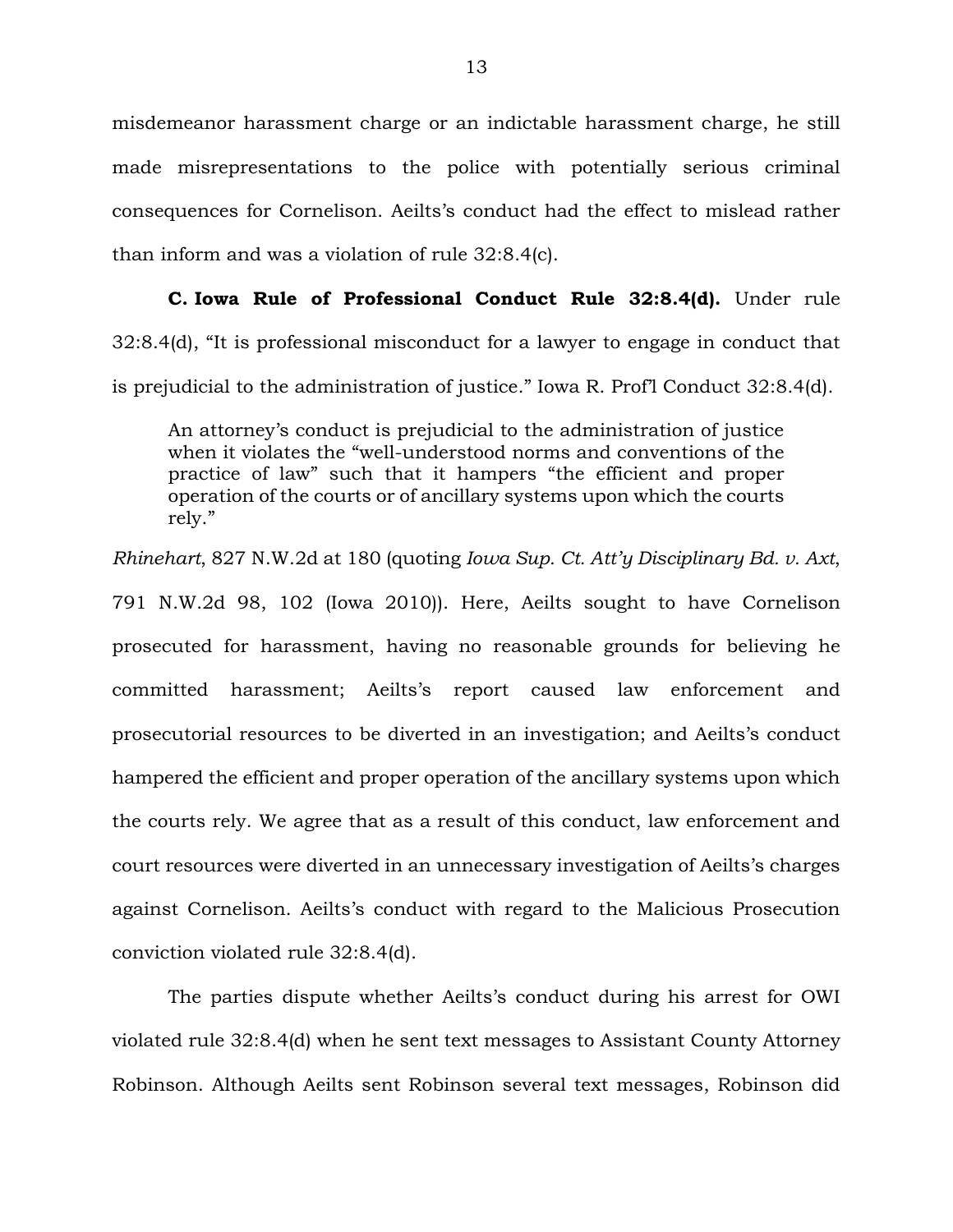not intervene in Aeilts's pending OWI case. In fact, Robinson did not work on the case at all. Instead, a prosecutor from another county handled Aeilts's case. Further, the messages were not unlike requests for leniency and a quick disposition an attorney might ask for any other client. On their face, there was nothing untoward about the messages. We agree with the commission that Aeilts's conduct in texting Robinson did not interfere with or prejudice the administration of justice and did not violate rule 32:8.4(d).

In summary, we conclude Aeilts violated rules 32:8.4(b), 32:8.4(c), and 32:8.4(d).

### **IV. Sanction.**

When determining the appropriate sanction, "[w]e respectfully consider the commission's findings and recommendations, but they do not bind us." *Iowa Sup. Ct. Att'y Disciplinary Bd. v. Wheeler*, 824 N.W.2d 505, 509 (Iowa 2012). We do not apply a standard sanction in particular types of attorney disciplinary cases. *Iowa Sup. Ct. Att'y Disciplinary Bd. v. Blessum*, 861 N.W.2d 575, 591 (Iowa 2015). Instead, we take into consideration the "totality of facts and circumstances" in each case. *Iowa Sup. Ct. Att'y Disciplinary Bd. v. Deremiah*, 875 N.W.2d 728, 737 (Iowa 2016). Our considerations include "the nature of the violations, the need for deterrence, protection of the public, maintenance of the reputation of the bar as a whole, and the attorney's fitness to continue practicing law, as well as any aggravating or mitigating circumstances." *Iowa Sup. Ct. Att'y Disciplinary Bd. v. Bartley*, 860 N.W.2d 331, 337 (Iowa 2015). The Board recommends a six-month suspension, while Aeilts asks for thirty days.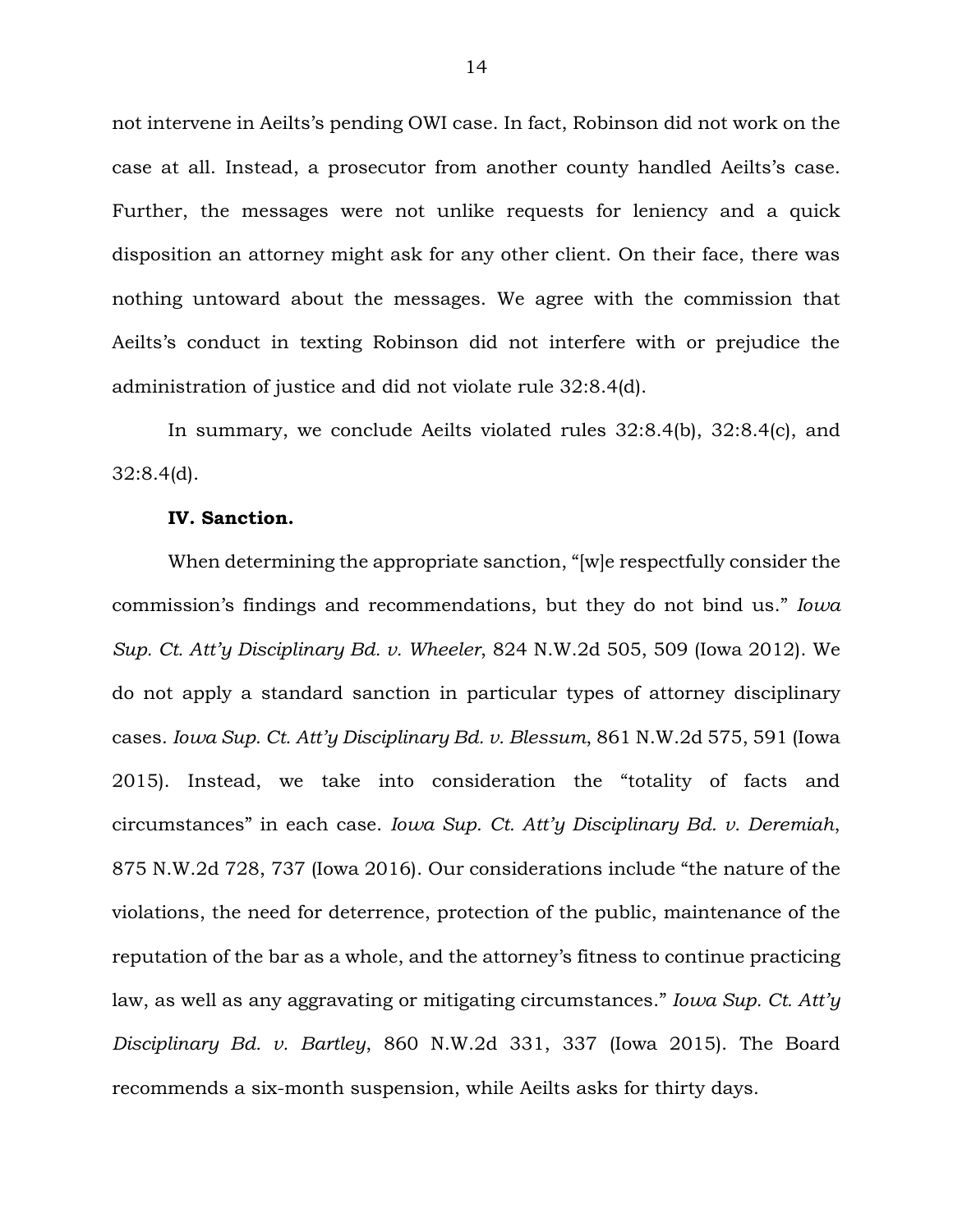**A. Review of Analogous Cases.** "[M]isrepresentation is 'a serious breach of professional ethics.' " *Id.* at 338 (quoting *Iowa Sup. Ct. Att'y Disciplinary Bd. v. Gottschalk*, 729 N.W.2d 812, 821 (Iowa 2007)). "Depending on the severity of the misrepresentations, [this Court] ha[s] imposed sanctions ranging from reprimand to license revocation." *Id.*; *see also Iowa Sup. Ct. Att'y Disciplinary Bd. v. Kieffer-Garrison*, 951 N.W.2d 29, 38 (Iowa 2020) (holding the court generally subjects "attorneys who actively disregard this fundamental baseline [of honesty]" to sanctions ranging from six-month license suspension to revocation); *Beauvais*, 948 N.W.2d at 518 (suspending lawyer for three months for falsely claiming to the court and opposing counsel that his client had accepted a settlement and misrepresenting to his client that she would be punished by the court if she did not sign the settlement agreement). We have imposed suspensions ranging from sixty days to eighteen months "for engaging in conduct prejudicial to the administration of justice when compounded by additional violations." *Iowa Sup. Ct. Att'y Disciplinary Bd. v. Turner*, 918 N.W.2d 130, 153– 54 (Iowa 2018).

In *Iowa Supreme Court Attorney Disciplinary Board v. Wheeler*, we found Wheeler violated rules 32:8.4(b) and 32:8.4(c) after he was convicted for making a false statement to a financial institution on a mortgage application. 824 N.W.2d at 510–11. We considered several mitigating factors including: his lack of disciplinary history, community service, remorse, cooperation with the Board, and that it was an isolated incident. *Id.* at 513. We suspended Wheeler's license for six months. *Id.* In *Iowa Supreme Court Attorney Disciplinary Board v.*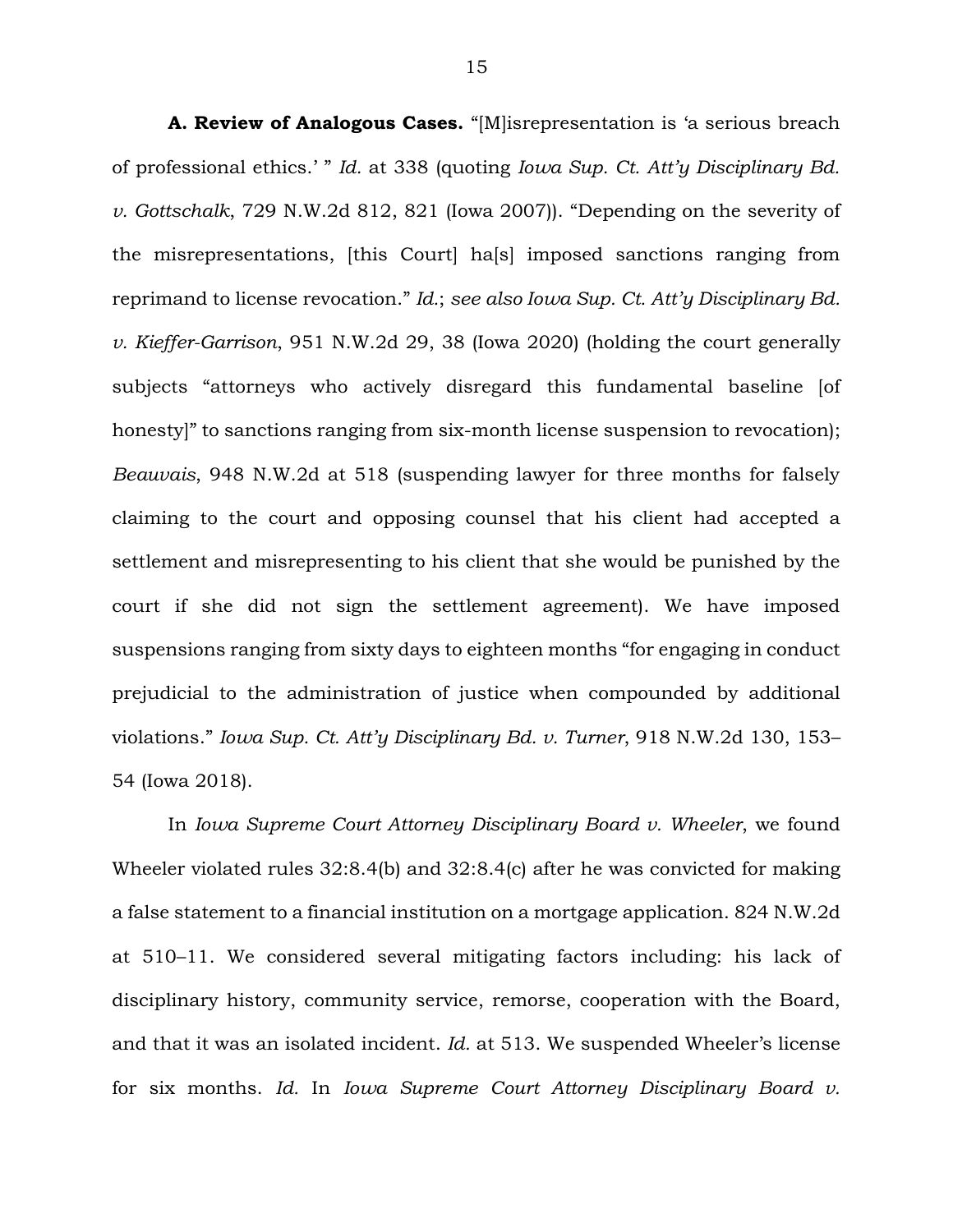*McGinness*, we found an attorney violated rules 32:8.4(c) and 32:8.4(d) when he falsified the certificate of service on civil discovery requests he failed to send to opposing counsel and then doubled down to the point of hiring a handwriting expert to support his insistence he had not copied the certificate from another filing when confronted. 844 N.W.2d 456, 462–63 (Iowa 2014). McGuinness only admitted his actions after the district court granted the opposing counsel's motion for discovery sanctions to the tune of \$7,500. *Id.* at 460. We found especially aggravating that he "had numerous opportunities to withdraw from his perilous course, but instead simply dug himself into a progressively deeper ethical pit." *Id.* at 466. Characterizing his conduct as "an extraordinary one-time occurrence that is out of character for him," we suspended his license for six months to "protect the integrity of the judicial system and the lawyers who work within it." *Id.* at 467.

The sanction for an OWI and additional criminal conduct ranges from public reprimand up to a two-year license suspension. *See Iowa Sup. Ct. Att'y Disciplinary Bd. v. Keele*, 795 N.W.2d 507, 509–10 (Iowa 2011) (discussing lawyer's prior public reprimand for his convictions of OWI and possession of drug paraphernalia); *Cannon*, 821 N.W.2d at 882–83 (suspending lawyer's license for thirty days for convictions for operating a boat while intoxicated, possession of cocaine, and OWI); *Iowa Sup. Ct. Att'y Disciplinary Bd. v. Johnson*, 774 N.W.2d 496, 499, 501 (Iowa 2009) (per curiam) (suspending lawyer's license for six months for third offense OWI), *overruled in part by Templeton*, 784 N.W.2d at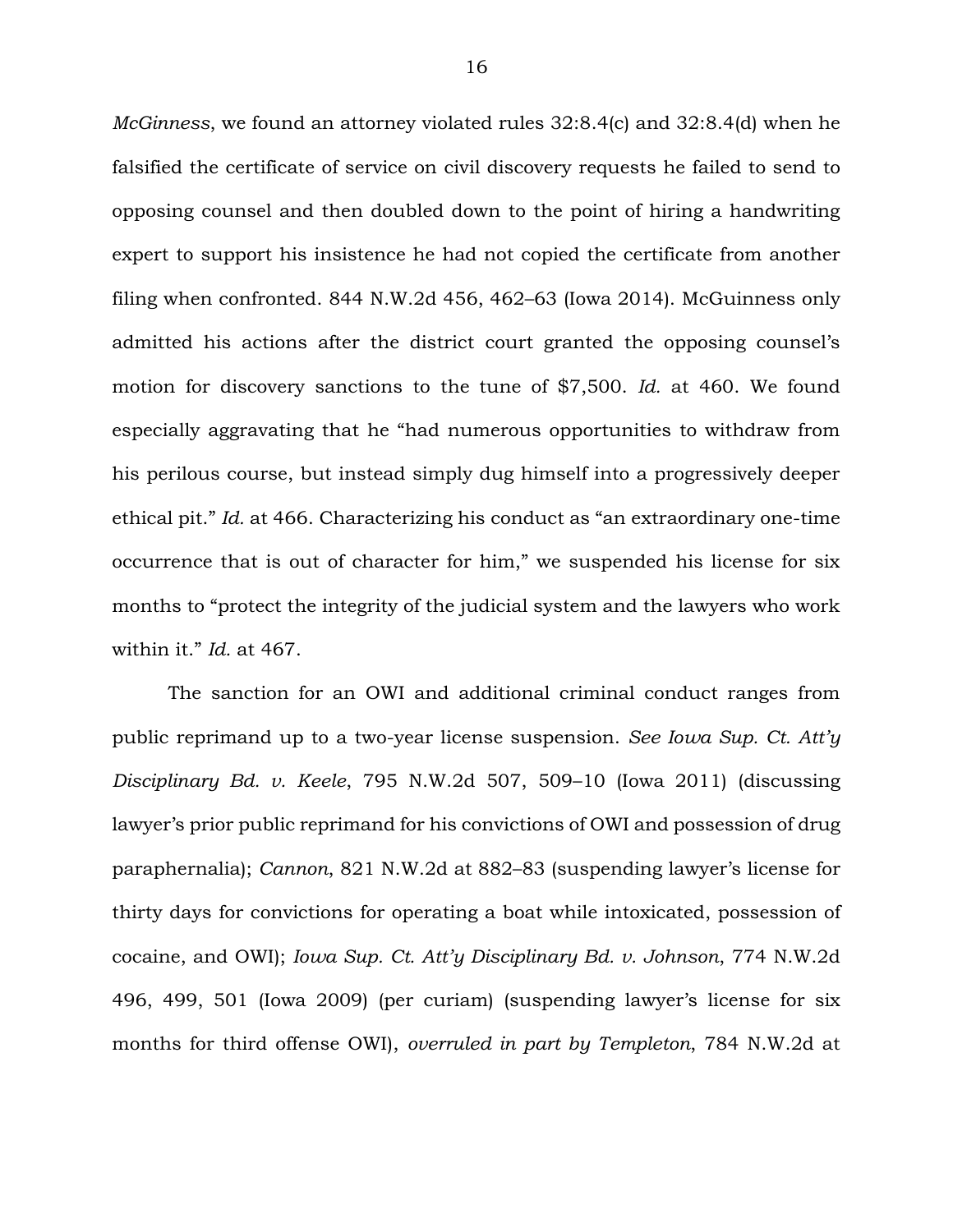768; *Weaver*, 812 N.W.2d at 13, 16 (suspending lawyer's license for two years for second offense OWI and harassment in the third degree).

An analogous OWI disciplinary case is *Iowa Supreme Court Attorney Disciplinary Board v. Khowassah*, 837 N.W.2d 649 (Iowa 2013). In *Khowassah*, we found an attorney violated rule 32:8.4(b) when he committed his second OWI and rule 32:8.4(c) because he kept military leave pay that he was not entitled to receive. *Id.* at 654–56. We considered his cooperation with the Board, completion of substance abuse and mental health treatment, and his acceptance of responsibility as mitigating factors. *Id.* at 657–58. We suspended his license for three months. *Id.*

The Board points out one attorney disciplinary case involving malicious prosecution: *Iowa Supreme Court Board of Professional Ethics & Conduct v. Postma*, 555 N.W.2d 680 (Iowa 1996). In *Postma*, we found an attorney violated the Code of Professional Responsibility when he maliciously filed criminal complaints against eleven different people who had brought ethics complaints against him. *Id.* at 682–83. We also found Postma committed other violations of our professional rules because he failed to obey a court order, failed to file several years of tax returns, neglected two estates, and failed to respond to the Board. *Id.* at 683. We revoked Postma's license. *Id.* Aeilts argues that prior cases involving frivolous filings are more comparable to his case. *See Iowa Sup. Ct. Att'y Disciplinary Bd. v. Widdison*, 960 N.W.2d 79, 98 (Iowa 2021) (suspending lawyer's license for ninety days because he filed a frivolous case against his exwife); *Iowa Sup. Ct. Att'y Disciplinary Bd. v. Barnhill*, 885 N.W.2d 408, 426–27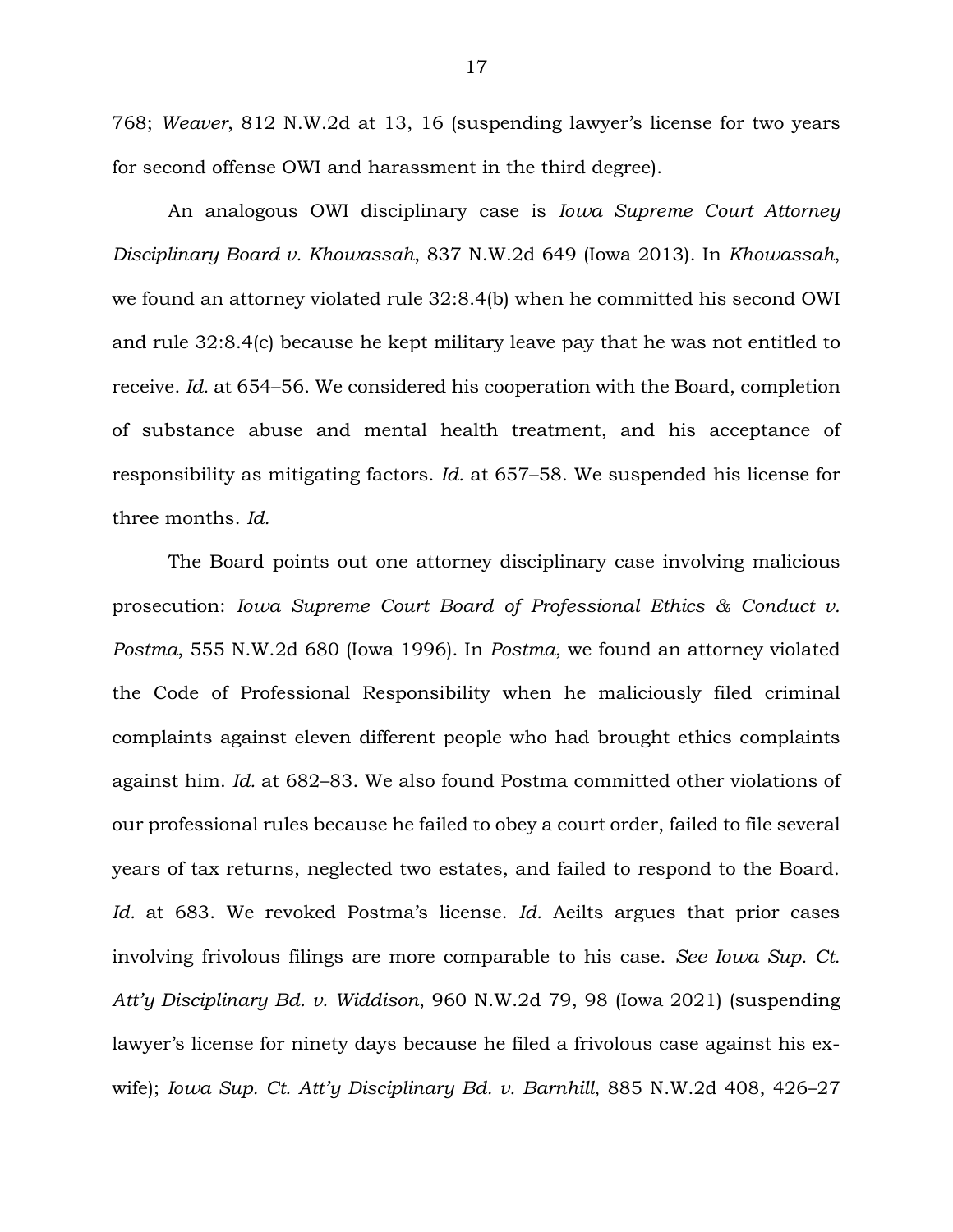(Iowa 2016) (suspending lawyer's license for six months for filing a frivolous counterclaim against a former client). While Aeilts's conduct is not as egregious as Postma's, which led to the revocation of his license, his false accusations that could have subjected Cornelison to criminal charges are more serious than Postma's filing of frivolous civil claims. We give each of these cases their due weight.

Cases involving false statements have a wide range of sanctions. *See Iowa Sup. Ct. Att'y Disciplinary Bd. v. Gailey*, 790 N.W.2d 801, 805–08 (Iowa 2010) (suspending lawyer's license for sixty days for aiding and abetting a violation of a no-contact order between his son and his son's wife and offering her an inducement to testify in a certain way in his son's pending criminal matter); *Iowa Sup. Ct. Att'y Disciplinary Bd. v. Stowers*, 823 N.W.2d 1, 7–17 (Iowa 2012) (suspending a lawyer's license for ninety days after he sent emails to his wife's former employer threatening to expose confidential information in violation of a protective order in an attempt to get her former employer to make a large cash donation to a charity in his wife's name); *Iowa Sup. Ct. Att'y Disciplinary Bd. v. Casey*, 761 N.W.2d 53, 59–61 (Iowa 2009) (per curiam) (suspending lawyer for three months for misrepresenting the marital status of the decedent of an estate on court and tax documents); *Iowa Sup. Ct. Att'y Disciplinary Bd. v. Barry*, 908 N.W.2d 217, 234–35 (Iowa 2018) (suspending lawyer's license for one year after lawyer advised his client that he had filed his dissolution petition and then created a fraudulent divorce decree). We consider these cases in assessing an appropriate suspension in this case.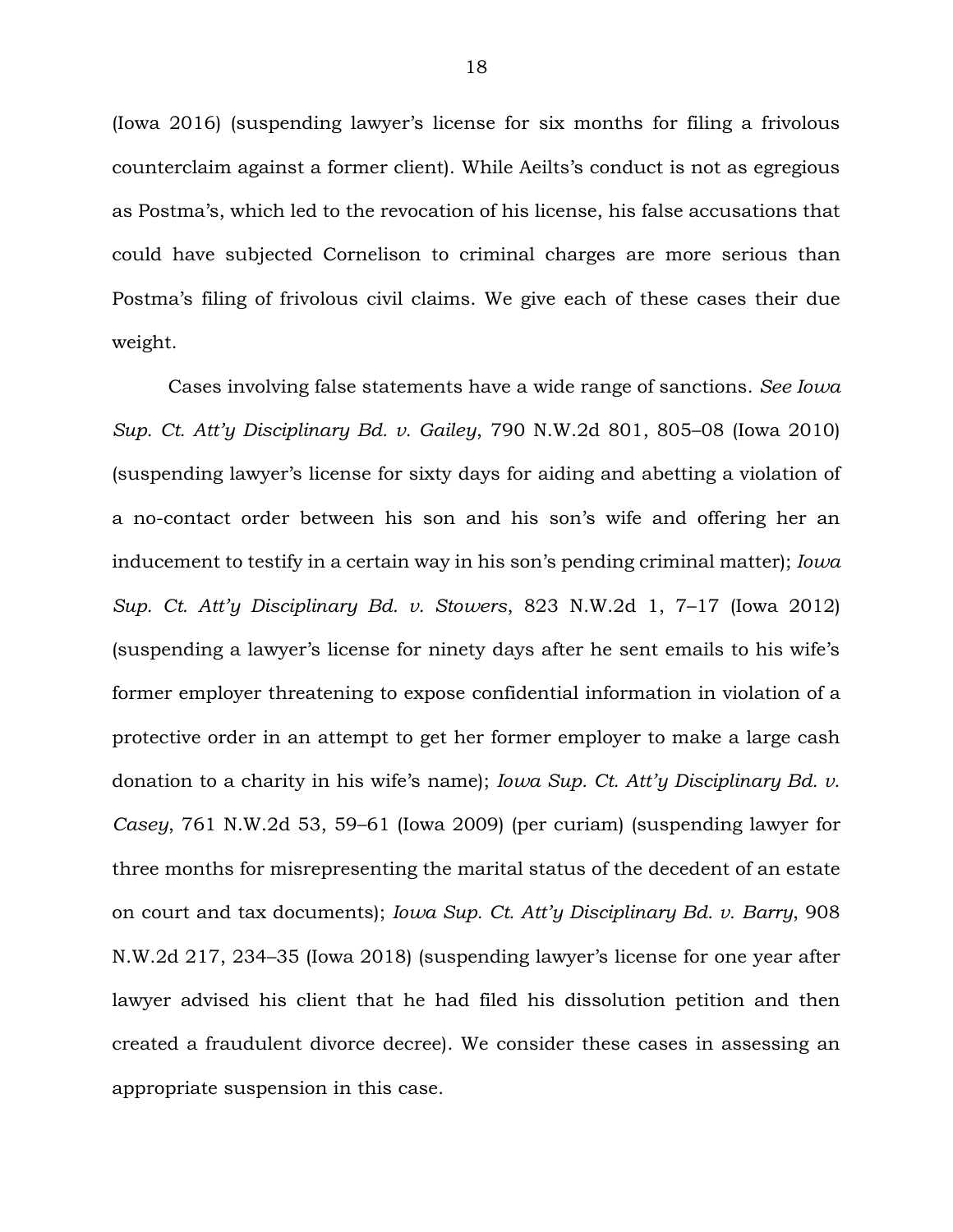**B. Mitigating and Aggravating Factors.** We must consider any mitigating or aggravating factors before we determine a sanction. *Marzen*, 949 N.W.2d at 243. There are several present here.

Aeilts completed eight years of service in the Armed Forces, which we consider a mitigating factor. *See Iowa Sup. Ct. Att'y Disciplinary Bd. v. Clarity*, 838 N.W.2d 648, 660 (Iowa 2013) (treating "prior military service" as a mitigating factor). He has no prior discipline, which we also consider a mitigating factor, though we give this factor little weight because his misconduct began shortly after he was admitted to the bar. *See Iowa Sup. Ct. Att'y Disciplinary Bd. v. Sears*, 933 N.W.2d 214, 225 (Iowa 2019) (recognizing that attorney's lack of prior discipline was considered a mitigating factor; however, it did not weigh heavily because the misconduct started five months after the attorney was admitted to the Iowa bar). Aeilts has engaged in community service and has represented underrepresented communities, which are also mitigating factors. *See Iowa Sup. Ct. Att'y Disciplinary Bd. v. Said*, 953 N.W.2d 126, 155 (Iowa 2021) (holding attorney's representation of "an underserved population" is a mitigating factor). Finally, Aeilts cooperated with the Board, which is a mitigating factor. *See Iowa Sup. Ct. Att'y Disciplinary Bd. v. Watkins*, 944 N.W.2d 881, 893 (Iowa 2020).

Aeilts argues lack of harm to clients is a significant mitigating factor for his actions. We disagree. In response to Cornelison's request for the return of his son's \$400 retainer, Aeilts filed a false police report and requested harassment charges be brought against Cornelison. Had Cornelison not provided the recording of the conversation to the police, he could have faced criminal charges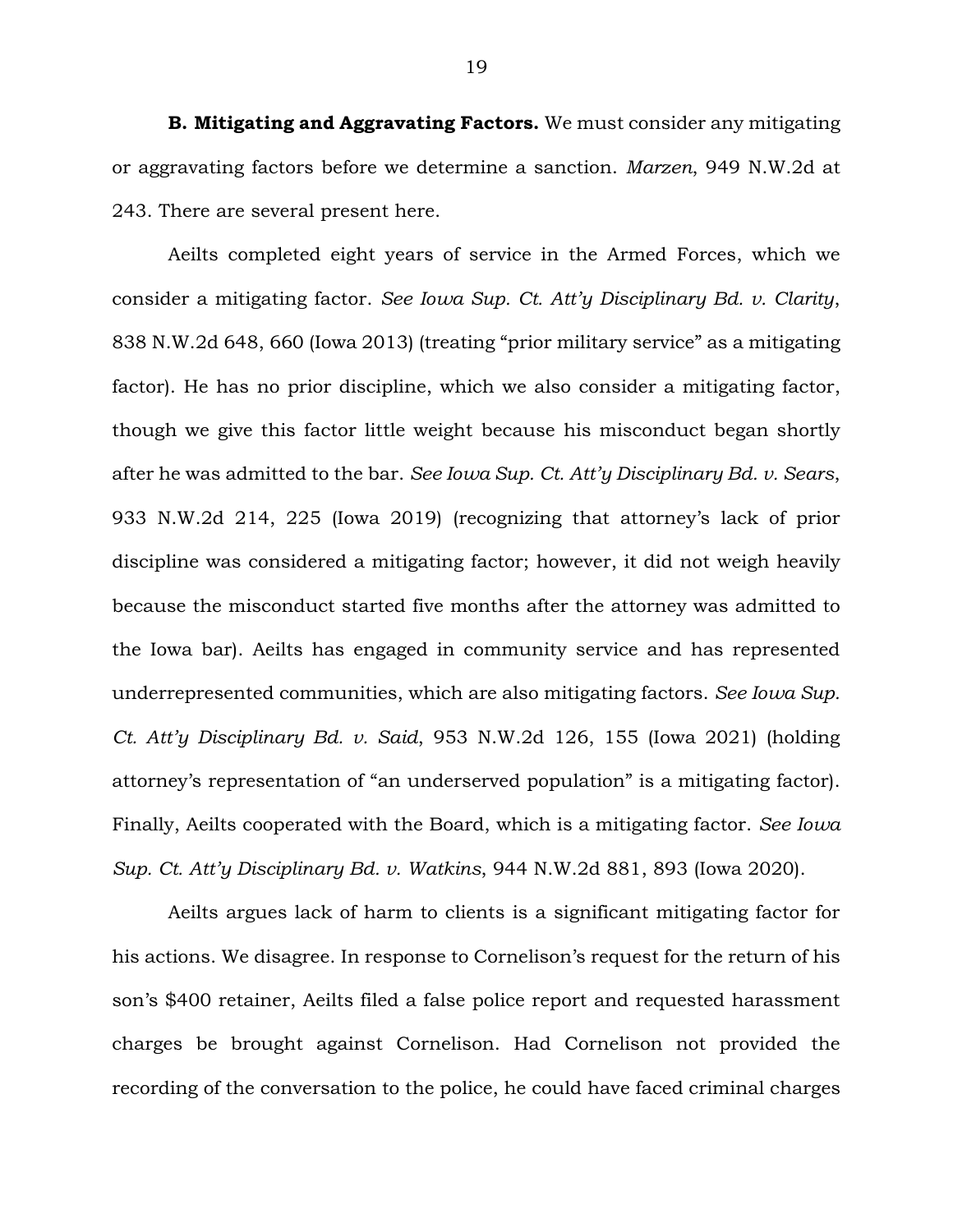and potentially incarceration and wrongful conviction. Although Cornelison was not his client, the incident arose from Aeilts's representation of a client. Aeilts's argument also ignores the serious potential ramifications of his conduct to an innocent person as well as to the criminal justice system. Regardless of whether anyone was actually harmed, Aeilts's conduct was an aggravating, not a mitigating, factor for Aeilts's actions in this case. *See Iowa Sup. Ct. Att'y Disciplinary Bd. v. Moonen*, 706 N.W.2d 391, 402 (Iowa 2005) (holding that "[h]arm to others" is an aggravating factor).

Aeilts also argues his conduct occurred over a short three-week period, and therefore, the temporal overlap is a mitigating factor. *See Iowa Sup. Ct. Att'y Disciplinary Bd. v. Cunningham*, 812 N.W.2d 541, 553 (Iowa 2012) (determining we will not view a lawyer's prior discipline as an aggravating factor when the conduct occurred during the same timeframe as the current violation before the court). But Aeilts's conduct was not limited to a three-week timeframe; Aeilts misrepresented his professional experience to the court during his allocution over a year after he made the false police report. There is no temporal overlap to mitigate Aeilts's conduct, and we reject his argument to the contrary.

Finally, we reject Aeilts's assertion that his lack of experience is a mitigating factor. "Lawyers of *any* level of experience would understand that [making misrepresentations to the court is] deplorable." *Turner*, 918 N.W.2d at 155 (citing *In re Cleland*, 2 P.3d 700, 705 (Colo. 2000) (en banc) (per curiam) (considering inexperience as a mitigating factor but noting "inexperience does not go far . . . to excuse or to mitigate dishonesty, misrepresentation"); *see also*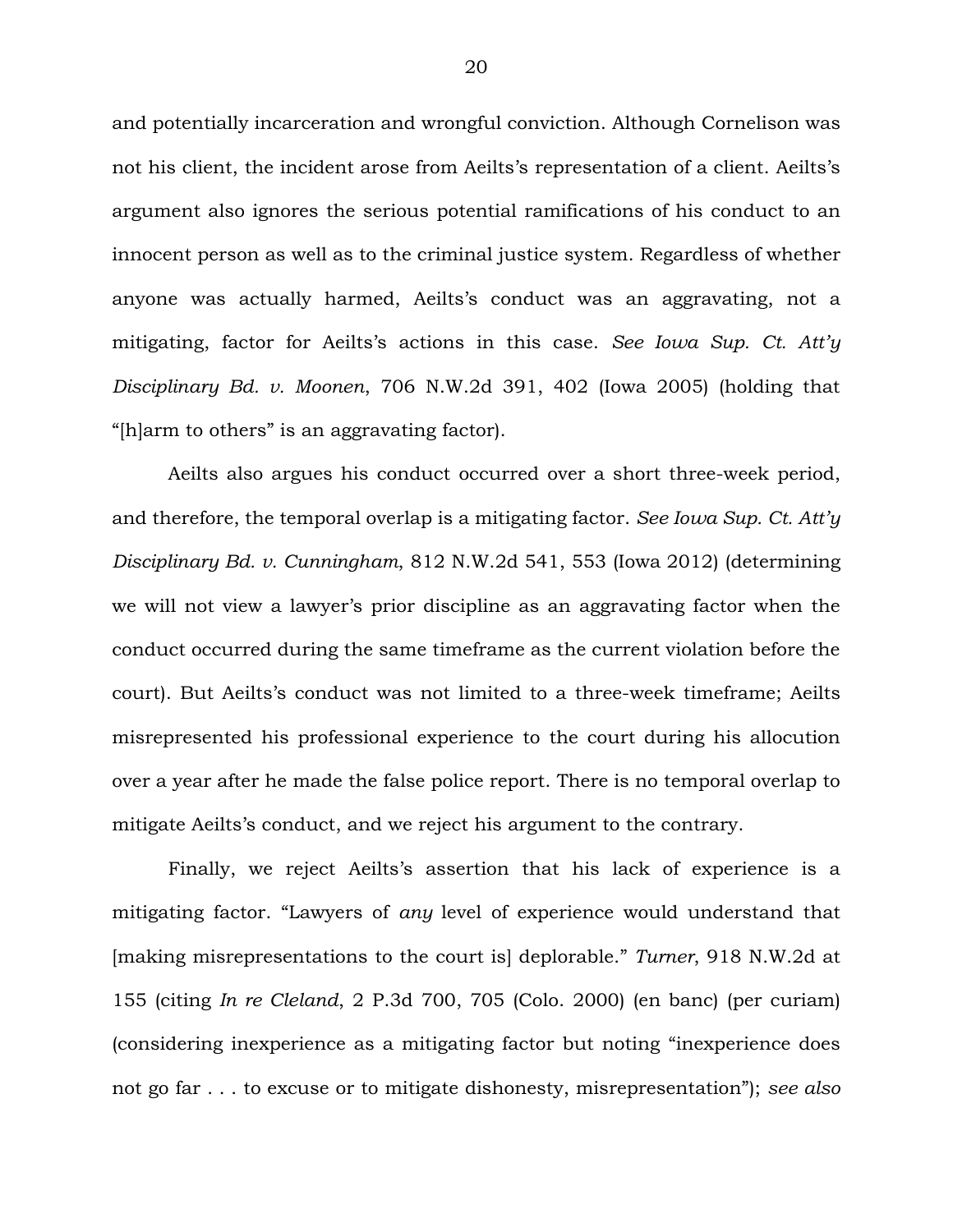*In re Powell*, 76 N.E.3d 130, 135 n.3 (Ind. 2017) (per curiam) (noting inexperience will generally not be a mitigating factor in cases involving dishonesty)).

Against the mitigating factors present in this case we balance any aggravating factors. We have already found Aeilts's attempt to harm Cornelison with false criminal allegations to be an aggravating factor. Aeilts committed multiple rule violations involving conduct from two unrelated events. The nature of those violations is also an aggravating factor. *See McGinness*, 844 N.W.2d at 463–64. Specifically, Aeilts misrepresented facts to law enforcement and to the court during two separate incidents.

[F]undamental honesty is the base line and mandatory requirement to serve in the legal profession. The whole structure of ethical standards is derived from the paramount need for lawyers to be trustworthy. The court system and the public we serve are damaged when our officers play fast and loose with the truth.

*Iowa Sup. Ct. Att'y Disciplinary Bd. v. Springer*, 904 N.W.2d 589, 597 (Iowa 2017) (quoting *Iowa Sup. Ct. Att'y Disciplinary Bd. v. Bieber*, 824 N.W.2d 514, 523 (Iowa 2012)). The nature of Aeilts's conduct is an aggravating factor in this case.

**C. Appropriate Sanction.** Based on Aeilts's violations and the aggravating and mitigating factors in this case, we agree with the Board and the commission that Aeilts's license should be suspended for six months. Aeilts's actions involved separate ethical violations that took away resources from law enforcement and the court, negatively reflected on the reputation of the bar as a whole, and could have negatively impacted Cornelison's liberty had Cornelison not had a recording of the phone call to exonerate himself. We typically impose a longer suspension where there is harm and multiple violations. *Iowa Sup. Ct. Att'y Disciplinary Bd.*